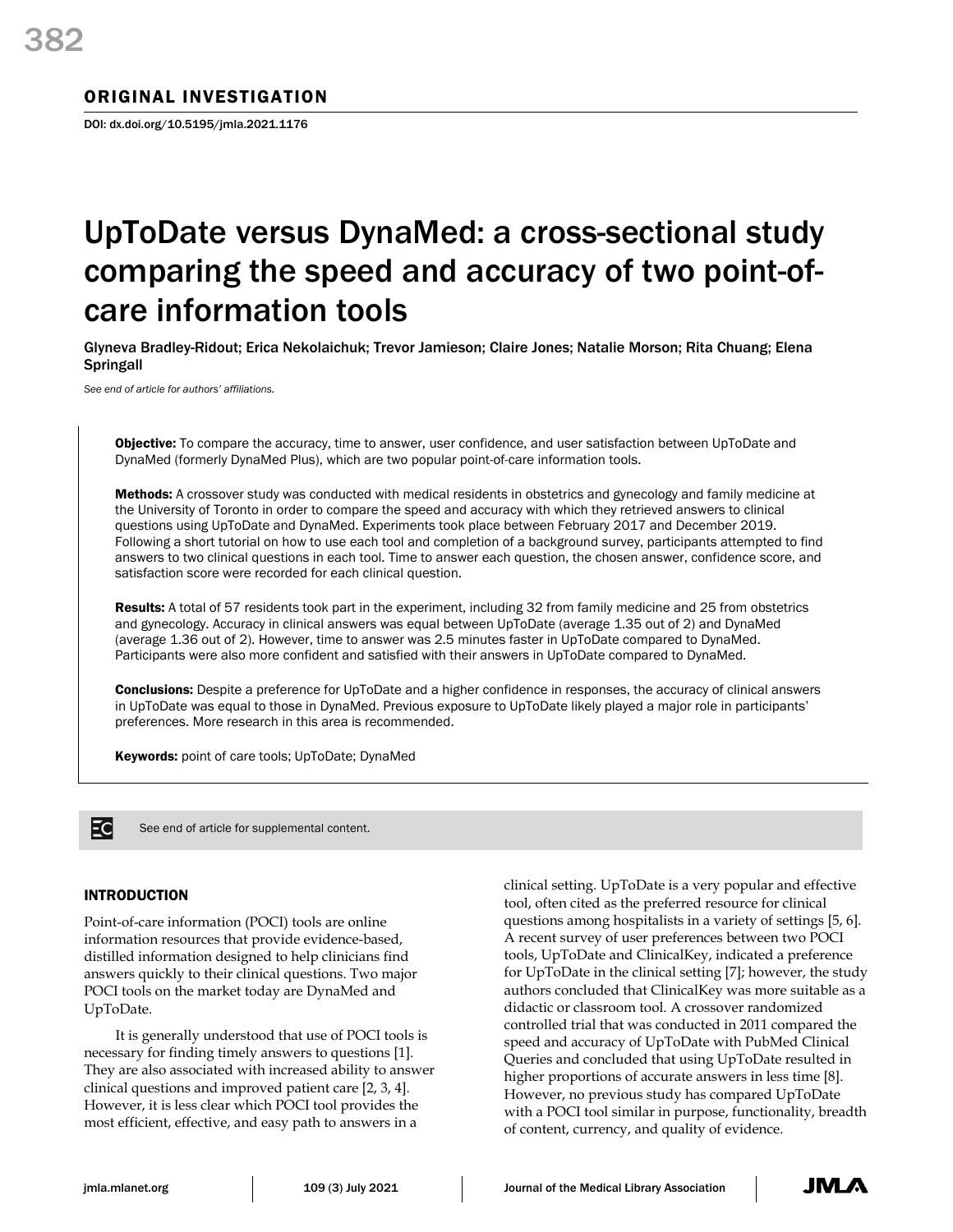DynaMed is a relatively new tool and is promoted as an appropriate alternative to UpToDate. Given increasing subscription costs for these resources, librarians in both academic and hospital settings need to make informed choices when purchasing POCI tools and engage users in decision-making [9]. It is also important to introduce different clinical tools to physicians to broaden their comfort level in using different software in an everchanging clinical and technological world.

Based on their specifications, UpToDate and DynaMed appear to serve the same purpose and are of the same overall quality; however, there are major differences in their interface, search functionality, and presentation of information. There are also differences in conflict of interest between the two tools. A 2014 study examining six articles in both UpToDate and DynaMed determined that all UpToDate articles had at least one conflict of interest, whereas DynaMed articles had none [10]. While several evaluation studies of POCI tools have been published [11, 12], there is currently no experimental evidence published comparing the ease-of-use, effectiveness, or efficiency between these two tools. Anecdotal evidence we have gathered to determine user preference for DynaMed and UpToDate has been inconclusive.

This study was designed to meet this gap and inform collections decisions made by health sciences librarians and to inform the choice of resources that physicians subscribe to individually and use at the point of care. We conducted an experiment with fifty-seven residents in obstetrics and gynecology (OBGYN) and family medicine comparing the accuracy, speed, user confidence, and satisfaction in clinical answers retrieved using UpToDate and DynaMed.

#### **METHODS**

#### Participants and settings

Approval was obtained from the University of Toronto Health Sciences Research Ethics Board in September 2017. Our target population for this study was OBGYN and family medicine residents at the University of Toronto in any year of residency. Recruitment took place via emails sent to the targeted resident groups inviting participation in the study (Appendix 1). The study took place with variously sized groups of participants between February 2017 and December 2019 at three hospital sites in Toronto: St. Michael's Hospital of Unity Health Toronto, Toronto General Hospital of the University Health Network, and Women's College Hospital.

Participation in this study was voluntary. Prior to each iteration of the experiment, an investigator verbally explained the study, and written informed consent was obtained. Participants were offered a \$10 Starbucks gift card to participate. Participants were able to withdraw from the study at any point with no consequence.

#### INTERVENTIONS

Each study group began with separate five-minute tutorials on UpToDate and DynaMed, which were delivered by the librarian investigators. The tutorials covered a brief overview of how to conduct a search in each tool. Features such as levels of evidence scales and searching within a topic summary were demonstrated. The content and features covered in the UpToDate and DynaMed tutorials were similar, including the same search topic used in the example search demonstration. The tutorials were designed to give participants exposure to each tool prior to the experiment and focused on specific characteristics of each tool.

The experiment required that participants locate answers using the mobile versions of the POCIs, so each participant was invited to download the apps onto their personal mobile devices. Backup mobile devices with the apps pre-installed were available if a participant preferred not to download the applications on their own device or if there were any technical issues in doing so.

The study involved each participant answering two clinical questions in one POCI followed by two different questions in the other POCI. The clinical questions were drawn from *PROLOG Obstetrics* [13] and *PROLOG Gynecology and Surgery* [14] for OBGYN residents. Family medicine residents received questions about scenarios drawn from the above two sources as well as the MKSAP 18: medical self-assessment program [15]. A total of four clinical questions per participant were randomly assigned from seven questions per specialty. It was verified that answers to each question could be located in both UpToDate and DynaMed. Randomization took place using the random integer set generator from Random.org [16]. Following randomization, a set of experiment packages were created for each specialty that contained a background survey and the four randomly generated clinical questions. A coin toss took place to determine which packages would begin the experiment with DynaMed and which would begin the experiment with UpToDate (Figure 1). The packages were then sealed until they were opened by each participant during the study.

#### Measurements

The primary outcome measures of the study were time to answer and answer accuracy. The secondary outcome measures were confidence in using the tool and satisfaction with the tool.

A background survey collected baseline characteristics of each participant including specialty, postgraduate year of training (PGY#), and age (Appendix 2). Participants were also asked questions about their familiarity, comfort level, and preferences with specific POCI tools in answering clinical questions. An openended question was used to ask each participant to state their preferred source of clinical information in general.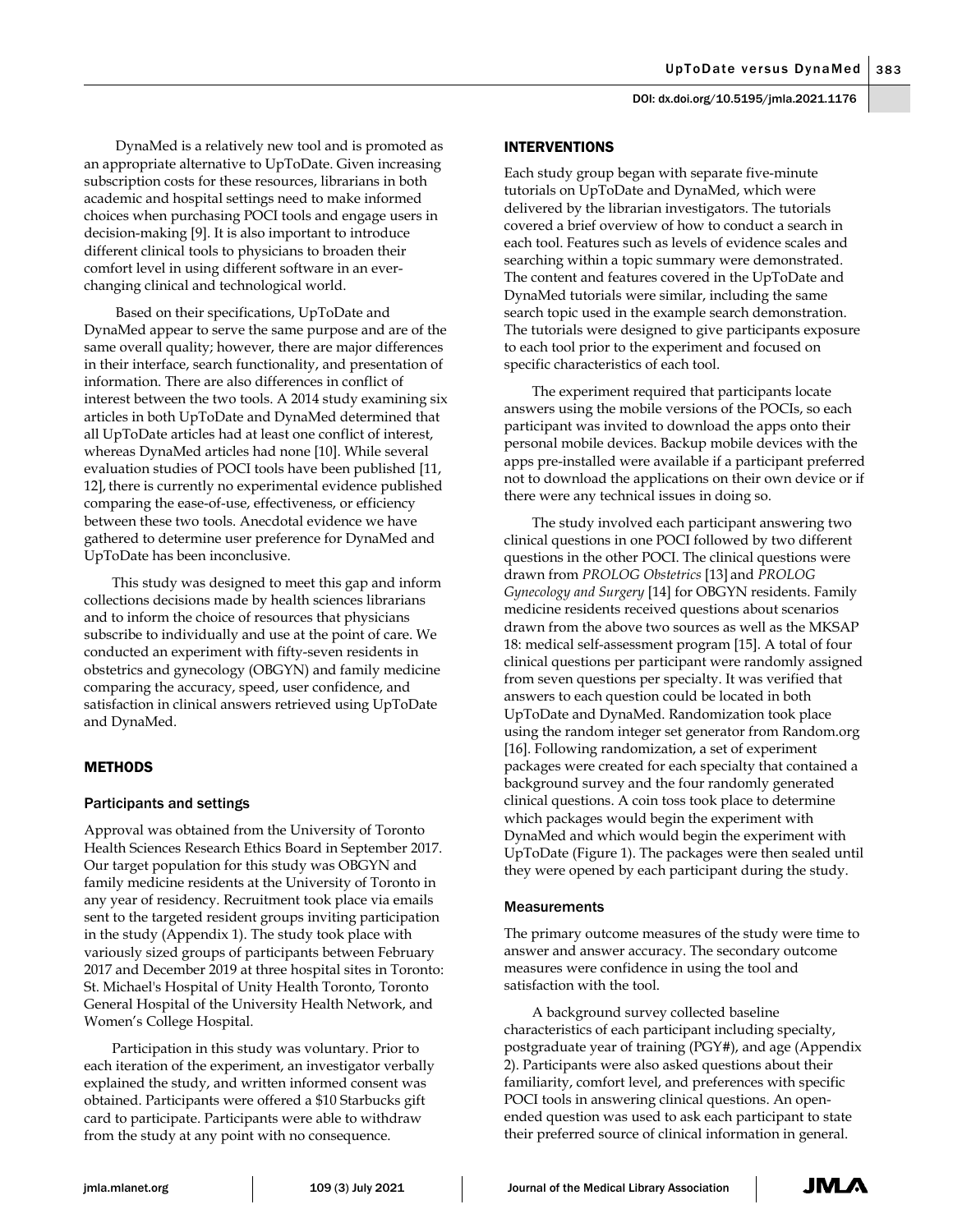#### DOI: dx.doi.org/10.5195/jmla.2021.1176



Following completion of the background survey, participants began to answer their four randomly generated clinical scenarios. An example of clinical scenarios and questions asked can be found in Appendix 3. The first two questions were answered using their randomly allocated start POCI tool, and the second two questions were answered using the other POCI tool. To measure time to answer, each participant self-recorded their start and end time (up to a maximum of ten minutes) in the space provided on the recording sheet for each clinical scenario.

To measure accuracy, participants completed multiple-choice questions or recorded that they did not find an answer. Measures of confidence and satisfaction for each tool were recorded using Likert scales following each clinical question. When participants completed the background survey and all four clinical questions, all materials were returned to the investigators, and the experiment concluded.

#### Statistical analysis

We did not review any participant results until the conclusion of all data collection. Data from the background survey and clinical questions were entered into Microsoft Excel by a graduate student assistant who was not otherwise involved in the investigation. Two researchers reviewed the Excel data to ensure accuracy.

For answer accuracy, each participant was given a score of 0 or 1 for each question (0 being an incorrect answer, and 1 being correct). As each participant answered two questions in each POCI tool, the total accuracy of each tool was therefore measured out of 2. For time to answer, each participant's time to answer each clinical question was converted into seconds. The time to answer both questions was combined to indicate the total time for each tool. Statistical analysis took place in Stata [17]. Accuracy, confidence, and satisfaction were

compared using Wilcoxon Signed Rank tests, and time to answer was analyzed using a paired t-test.

#### RESULTS

#### Characteristics of participants

A total of 57 residents took part in the experiment, and all fully completed the study; 56% (n=32) were family medicine residents, and 44% (n=25) were OBGYN residents. The majority of residents were in their first year of residency, and the average age of participants was 27 years. In the open-ended question where participants were asked to state their preferred source of clinical information in general, 10 unique information sources were written by participants, which were tallied to report the total number of mentions. Table 1 displays the full demographic information of the participants.

Table 1 Baseline demographic characteristics of participants

| Characteristic                                  | All<br>participants<br>$(n=57)$ |
|-------------------------------------------------|---------------------------------|
| Age - mean (SD)                                 | 28(2.7)                         |
| Specialty $-$ no. $(\%)$                        |                                 |
| Family medicine                                 | 32 (56)                         |
| Obstetrics and gynecology                       | 25(44)                          |
| Postgraduate year-no. (%)                       |                                 |
| PGY1                                            | 39 (68)                         |
| PGY <sub>2</sub>                                | 11 (19)                         |
| PGY3                                            | 5(9)                            |
| PGY4                                            | 1(2)                            |
| PGY5                                            | 1(2)                            |
| Preferred information source-no. of<br>mentions |                                 |
| UpToDate                                        | 54                              |
| Guidelines                                      | 14                              |
| Articles                                        | 3                               |
| Personal notes                                  | $\overline{2}$                  |
| Medscape                                        | $\mathbf{1}$                    |
| PubMed                                          | $\mathbf{1}$                    |
| Google                                          | $\mathbf{1}$                    |
| Faculty/peers                                   | 1                               |
| DynaMed                                         | $\mathbf{1}$                    |
| BMJ                                             | $\mathbf{1}$                    |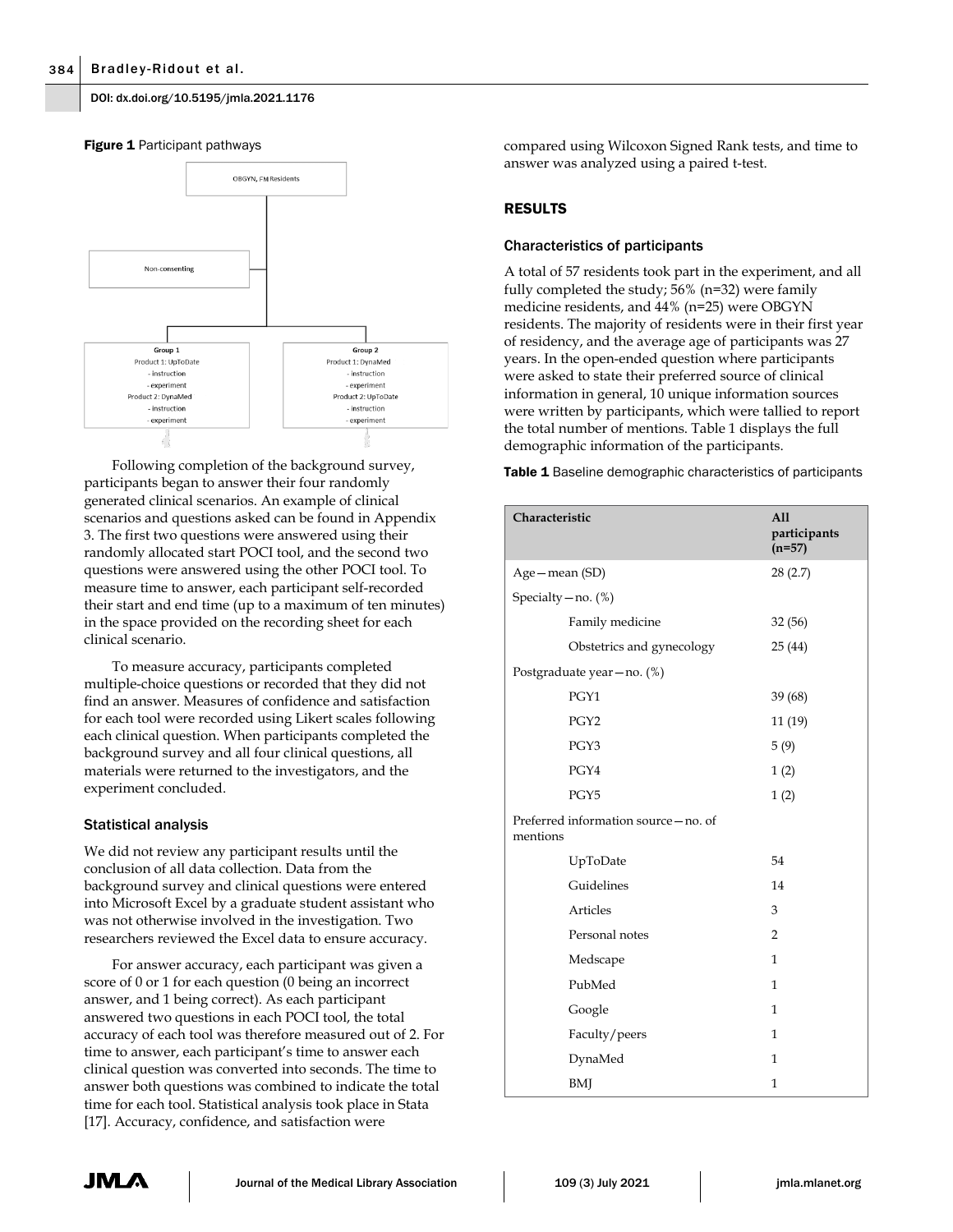| Characteristic                                         | UpToDate | DynaMed  |
|--------------------------------------------------------|----------|----------|
| Prior Experience - no. (%)                             |          |          |
| Yes                                                    | 56 (98)  | 11(19)   |
| No                                                     | 0(0)     | 45 (79)  |
| Unsure                                                 | 1(2)     | 1(2)     |
| Years of use* – mean (SD)                              | 3.9(1.6) | 2.5(2.0) |
| Self-declared comfort level on Likert scale* - no. (%) |          |          |
| Very comfortable                                       | 39 (70)  | 1(9)     |
| Somewhat comfortable                                   | 17(30)   | 2(18)    |
| Neither                                                | 0(0)     | 4(36)    |
| Somewhat uncomfortable                                 | 0(0)     | 3(27)    |
| Very uncomfortable                                     | 0(0)     | 1(9)     |
| Recommendation* $-$ no. (%)                            |          |          |
| Yes                                                    | 56 (100) | 3(27)    |
| No                                                     | 0(0)     | 3(27)    |
| Maybe                                                  | 0(0)     | 5(45)    |

Table 2 Baseline information for participant experience and use of POCI tools

\*Only considers subset of population with prior experience using POCI tool

Nearly all (98%, n=56) participants had used UpToDate prior to the experiment, and the remaining one participant selected that they were unsure. Those who had used UpToDate previously reported using it for an average of 3.9 years. Every participant stated that they would recommend UpToDate to a peer in the future. In comparison, 19% (n=11) of participants had used DynaMed prior to the experiment, and 79% (n=45) never had. One participant was unsure. Those who used DynaMed previously reported using it for an average of 2.5 years. Three participants stated that they would recommend DynaMed to a peer, and the remaining eight selected "maybe" or "no." Participants were also asked to rate their comfort using each tool on a Likert scale (Table 2).

#### Accuracy

Participants' clinical answers using UpToDate and DynaMed were equally accurate. The mean number of questions answered correctly by each participant was 1.35 when using UpToDate and 1.36 when using DynaMed, which was not a statistically significant difference (Wilcoxon Signed Rank test, z=-0.253; obs=57; *p*=0.80).

#### Time to answer

The total time to answer was on average 155 seconds (i.e., over 2.5 minutes) faster using UpToDate compared to DynaMed. The mean time to find an answer was 304 seconds for UpToDate and 459 seconds for DynaMed, which was a statistically significant difference (paired ttest, t=-3.58; df=56; *p*=0.0007).

#### Satisfaction and confidence

Participants were more confident in the answers they found in UpToDate compared to DynaMed. The mean confidence score was 6.8 out of 10 for UpToDate and 5.8 out of 10 for DynaMed, which was a statistically significant difference (Wilcoxon Signed Rank test, z=2.985; obs=57; *p*=0.0028).

Participants were also overall more satisfied with UpToDate compared to DynaMed. The mean satisfaction score was 7.9 out of 10 for UpToDate and 6 out of 10 for DynaMed, which was a statistically significant difference (Wilcoxon Signed Rank test, z=4.78; obs=57; *p*< 0.0001).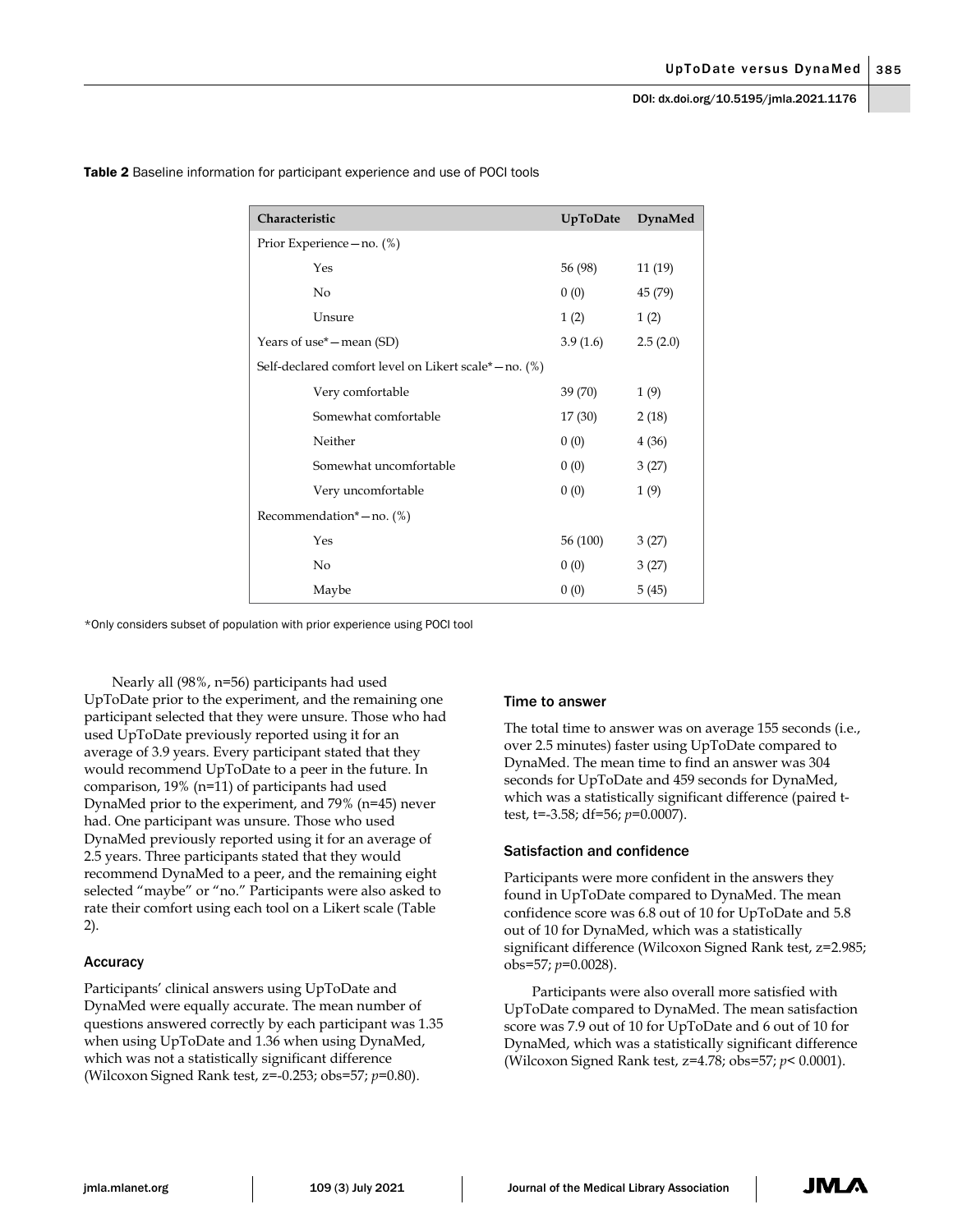DOI: dx.doi.org/10.5195/jmla.2021.1176

#### **DISCUSSION**

Our confidence and satisfaction score findings align with previous research indicating that UpToDate is clinicians' preferred POCI [7]. However, to our knowledge, ours is the first study to demonstrate that despite a preference for UpToDate and a higher confidence in responses, the accuracy of clinical answers obtained using UpToDate was equal to that using DynaMed.

While there was no significant difference in the accuracy of answers retrieved from the two POCI tools, the 2.5-minute difference in time to answer retrieval is statistically significant and arguably impactful to clinical practice, considering the number of clinical questions that residents could encounter during an on-call shift [3, 18].

There are likely strong links among participants' time to answer, confidence, and satisfaction with each POCI tool and their existing exposure prior to the experiment. Out of 57 participants, 54 stated UpToDate as their preferred source to find clinical information, and only 1 participant mentioned DynaMed. Further, 98% (n=56) of participants had used UpToDate at some point before the experiment, compared to only 19% (n=11) of participants who had previously used DynaMed. It is unlikely that the short 5-minute training session provided on each tool would have corrected for this difference in exposure. This point is relevant for generalizability of these study findings to other physicians who have previous experience with one or both of these POCI tools.

It is also notable to consider the years of experience that the participants had with each tool before the experiment. Those who had used UpToDate before the experiment had been using it for an average of 3.9 years, whereas those who had used DynaMed in the past had been using it for an average of 2.5 years. Therefore, existing familiarity and years of experience with UpToDate may have played a role in how quickly the participants were able to find answers in UpToDate compared to DynaMed. These items align with the fact that UpToDate has been on the market as a POCI tool longer than DynaMed.

There are some limitations of this study to acknowledge. Firstly, experiment groups ranged in size from one to twenty participants at once, and participant groups that were smaller may have had a more personalized experience during the instructional tutorial. Our survey instrument was proofread by all investigators, including clinicians, but was not tested on members of the study population. Our participants ranged in their professional careers from PGY1 to PGY4, which may have resulted in a range of experience and knowledge coming into the experiment. Finally, measuring time to answer by having participants keep track and record their own time may have resulted in some inaccurate reporting.

This study can be used to encourage additional research on this topic. In particular, we believe that the previous experience our participants had using UpToDate may have had a major impact on our results. A suggestion for future research would be to conduct a similar study with students early in medical school, before they have had as much exposure to POCI tools. This would help to validate whether previous experience plays a significant role in time to answer, confidence, and satisfaction with UpToDate versus DynaMed.

In conclusion, we found that OBGYN and family medicine residents were equally successful in finding accurate answers to clinical questions using UpToDate and DynaMed. Time to answer, confidence in, and satisfaction with those answers was significantly better with UpToDate, but this was likely influenced by baseline user experiences with the two tools. The equivalent accuracy between tools justifies more deliberate and early exposure to both tools in training so that future assessments can determine whether the efficiency to find an answer is purely due to prior experience or an inherent function of the tools themselves.

Overall, this study is relevant for physicians in all areas of medicine who need to be able to look up reliable clinical information in a timely fashion for providing patient care. This study should reassure physicians that both POCI tools demonstrate equivalent accuracy for answering clinical questions in a short time frame with a slightly reduced time using UpToDate. This study is also relevant for health sciences librarians to consider collections decisions and education around these two POCI tools.

#### DATA AVAILABILITY STATEMENT

Data associated with this article (including the Research Ethics Board application, tutorials, example participant package, recruitment email, and study consent form) are available in the Open Science Framework at [https://osf.io/dkvsg/?view\\_only=bbe19d40f0584f448309](https://osf.io/dkvsg/?view_only=bbe19d40f0584f44830920e234fea1b2) [20e234fea1b2.](https://osf.io/dkvsg/?view_only=bbe19d40f0584f44830920e234fea1b2)

#### ACKNOWLEDGMENTS

The authors gratefully acknowledge the following individuals: Geoffrey M. Anderson for his assistance with conceptualizing the study; Jennifer Horton for her assistance with data extraction; Nadia Muhe for consulting on the statistical analysis; and Kaushar Mahetaji for her assistance with formatting the manuscript.